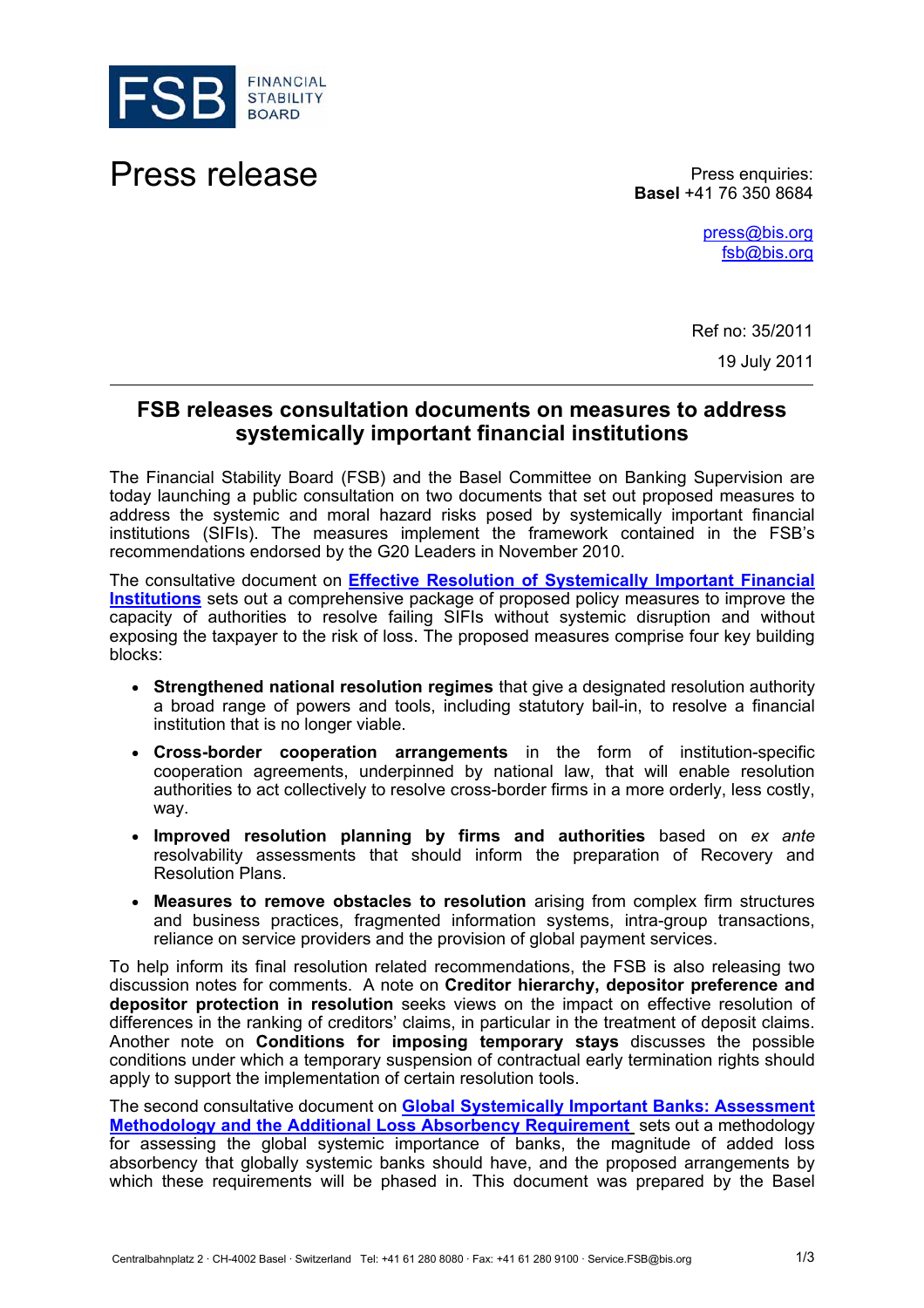Committee on Banking Supervision, in close cooperation with the FSB. A separate [press](http://www.bis.org/press/p110719.htm)  [release](http://www.bis.org/press/p110719.htm) on this document has been issued by the Basel Committee.

The two consultation documents form part of the broader FSB policy framework for SIFIs which also includes more intensive and effective supervisory oversight and improvements in financial market infrastructures to reduce contagion risks. The FSB, in cooperation with the international standard setting bodies, will carry out further work to address global systemically important insurers, domestic systemically important banks, other systemic financial firms and financial market infrastructure.

Mario Draghi, Chairman of the Financial Stability Board, noted that "Many countries entered this crisis without a proper resolution regime. Where effective resolution tools existed, these did not address the cross border dimension or obstacles to resolution stemming from complex firm structures and business practices. This meant that proper market discipline was not in place in the years preceding the crisis and made the handling of the crisis more difficult. The proposed resolution measures will address these shortcomings. Alongside the strengthening of the loss absorbency of globally systemic banks, these measures will create strong incentives for institutions to reduce their systemic importance and foster a safer and sounder financial system over time."

The FSB welcomes comments and responses to the questions raised in the consultative documents. Responses to the FSB resolution document should be sent to [fsb@bis.org](mailto:fsb@bis.org) by **Friday 2 September 2011,** and those on the Basel Committee's document to [baselcommittee@bis.org](mailto:baselcommittee@bis.org) by **Friday 26 August 2011**.

The final recommendations will be submitted to the G20 Leaders Summit in Cannes on 3-4 November 2011.

## **Notes to editors**

The G20 Leaders at the Seoul Summit on 11-12 November 2010 endorsed the [FSB policy](http://www.financialstabilityboard.org/publications/r_101111a.pdf)  [framework for reducing the moral hazard of SIFIs](http://www.financialstabilityboard.org/publications/r_101111a.pdf) whose disorderly failure, because of their size, complexity and systemic interconnectedness, would cause significant disruption to the wider financial system and economic activity. The framework calls for action in five areas:

- First, improvements to resolution regimes so that any financial institution can be resolved without disruptions to the financial system and without taxpayer support.
- Second, a requirement that SIFIs and initially in particular global SIFIs (G-SIFIs) have additional loss absorption capacity beyond the Basel III standards to reflect the greater risks that these institutions pose to the global financial system.
- Third, more intensive supervisory oversight for financial institutions which may pose systemic risk.
- Fourth, stronger standards for the robustness of core financial market infrastructure to reduce contagion risks from the failure of individual institutions.
- Fifth, peer reviews by an FSB Peer Review Council of the effectiveness and consistency of national policy measures for G-SIFIs.

Home jurisdictions for G-SIFIs will coordinate assessments of the risks facing the G-SIFIs through international supervisory colleges; make international recovery and resolution planning mandatory for G-SIFIs; negotiate institution-specific crisis cooperation agreements within cross-border crisis management groups; and subject their G-SIFI policy measures to review by the FSB Peer Review Council.

The FSB Peer Review Council will consist of senior members of the relevant home and host national authorities having G-SIFIs operating in their jurisdictions. It will conduct an initial assessment of implementation of national G-SIFI policies by end-2012 and thereafter report annually to the FSB on the adequacy and global consistency of national G-SIFI policies.

The FSB has been established to coordinate at the international level the work of national financial authorities and international standard setting bodies and to develop and promote the implementation of effective regulatory, supervisory and other financial sector policies in the